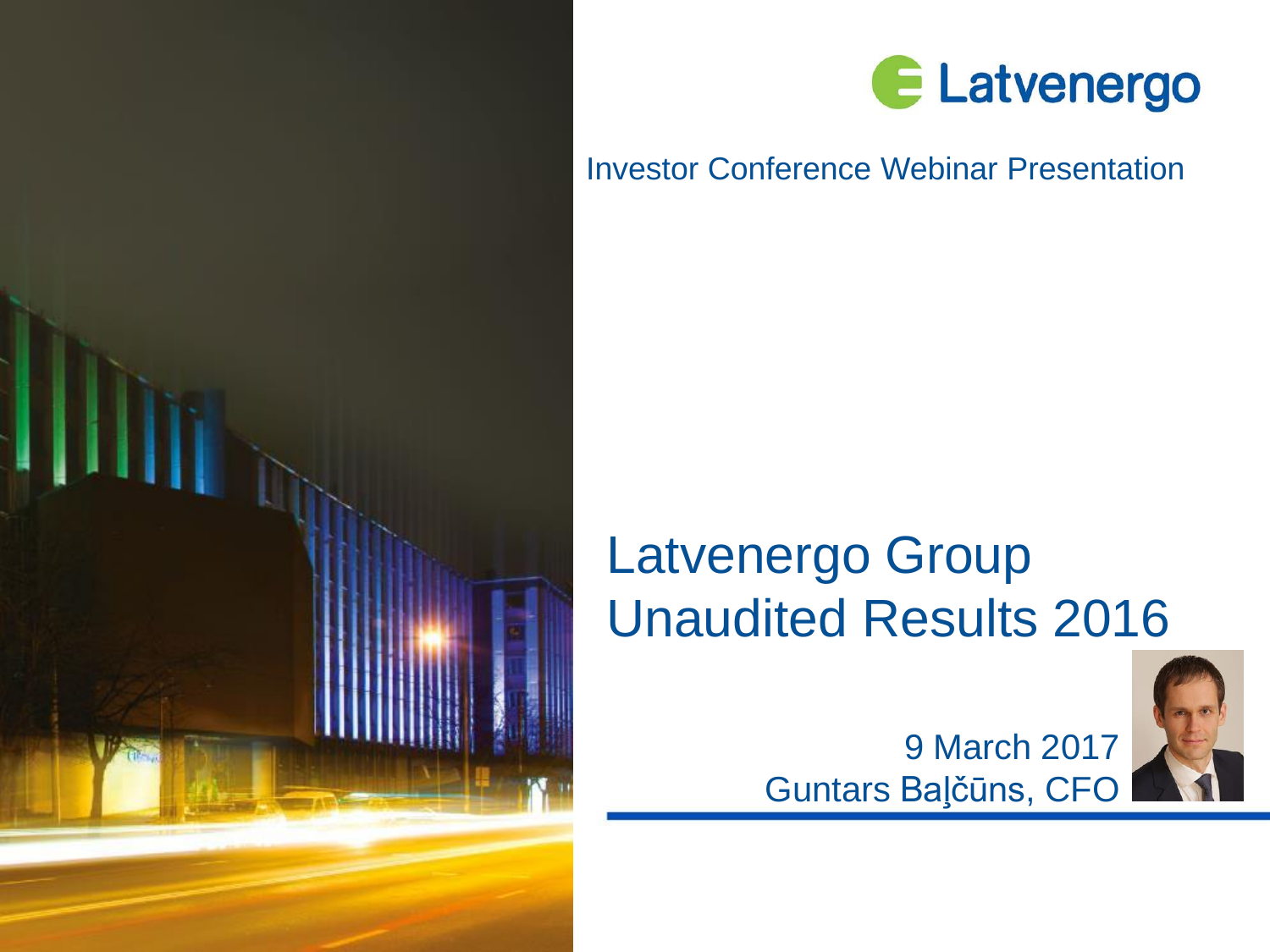## **Disclaimer**

This presentation and any materials distributed or made available in connection herewith (collectively, the "presentation") have been prepared by Latvenergo AS (the "Company") solely for your use and benefit for information purposes only. By accessing, downloading, reading or otherwise making available to yourself any content of the presentation, in whole or in part, you hereby agree to be bound by the following limitations and accept the terms and conditions as set out below.

You are only authorized to view, print and retain a copy of the presentation solely for your own use. No information contained in the presentation may be copied, photocopied, duplicated, reproduced, passed on, redistributed, published, exhibited or the contents otherwise divulged, released or disseminated, directly or indirectly, in whole or in part, in any form by any means and for any purpose to any other person than your directors, officers, employees or those persons retained to advise you, who agree to be bound by the limitations set out herein.

The presentation does not constitute or form part of, and should not be construed as, an offer, solicitation or invitation to subscribe for, underwrite or otherwise acquire, any securities of the Company or any member of its group nor should it or any part of it form the basis of, or be relied on in connection with, any contract to purchase or subscribe for any securities of the Company or any member of its group, nor shall it or any part of it form the basis of or be relied on in connection with any contract or commitment whatsoever. Any person considering the purchase of any securities of the Company must inform himself or herself independently before taking any investment decision. The presentation has been provided to you solely for your information and background and is subject to amendment. Further, the information in this presentation has been compiled based on information from a number of sources and reflects prevailing conditions as of its date, which are subject to change.

The information contained in this presentation has not been independently verified. The following consolidated financial statements are unaudited and no auditor has opined that these unaudited financial statements present fairly, in all material respects, the financial position and the results of operations of the Company for the period reported in accordance with generally accepted accounting principles. Therefore, once audited by an independent auditor, the audited financial statements of the Company may differ from the unaudited financial statements presented. However, the Company has prepared the unaudited financial statements on the same basis as its audited financial statements, and in the opinion of the Company's management, the unaudited financial statements include all adjustments that the Company considers necessary for a fair presentation of its financial position and results of operations for the period presented.

The information in this presentation is subject to verification, completion and change without notice and the Company is not under any obligation to update or keep current the information contained herein. Accordingly, no representation or warranty, express or implied, is made or given by or on behalf of the Company or any of its respective members, directors, officers or employees or any other person as to the accuracy, completeness or fairness of the information or opinions contained in this presentation, and any reliance you place on such information or opinions will be at your sole risk. Neither the Company nor any of its respective members, directors, officers or employees nor any other person accepts any liability whatsoever for any loss howsoever arising from any use of this presentation or its contents or otherwise arising in connection therewith.

This presentation includes "forward-looking statements," which include all statements other than statements of historical facts, including, without limitation, any statements preceded by, followed by or that include the words "targets," "believes," "expects," "aims," "intends," "will," "may," "anticipates," "would," "plans," "could" or similar expressions or the negative thereof. Such forward-looking statements involve known and unknown risks, uncertainties and other important factors beyond the Company's control that could cause the actual results, performance or achievements of the Company to be materially different from future results, performance or achievements expressed or implied by such forward-looking statements. Such forward-looking statements are based on numerous assumptions regarding the Company's present and future business strategies and the environment in which the Company will operate in the future. By their nature, forward-looking statements involve risks and uncertainties because they relate to events and depend on circumstances that may or may not occur in the future. Accordingly, any reliance you place on such forward-looking statements will be at your sole risk. These forward-looking statements speak only as at the date as of which they are made. Past performance of the Company cannot be relied on as a guide to future performance. No statement in this presentation is intended to be a profit forecast.

This presentation is not directed to, or intended for distribution to or use by, any person or entity that is a citizen or resident or located in any locality, state, country or other jurisdiction where such distribution, publication, availability or use would be contrary to law or regulation or which would require any registration or licensing within such jurisdiction.

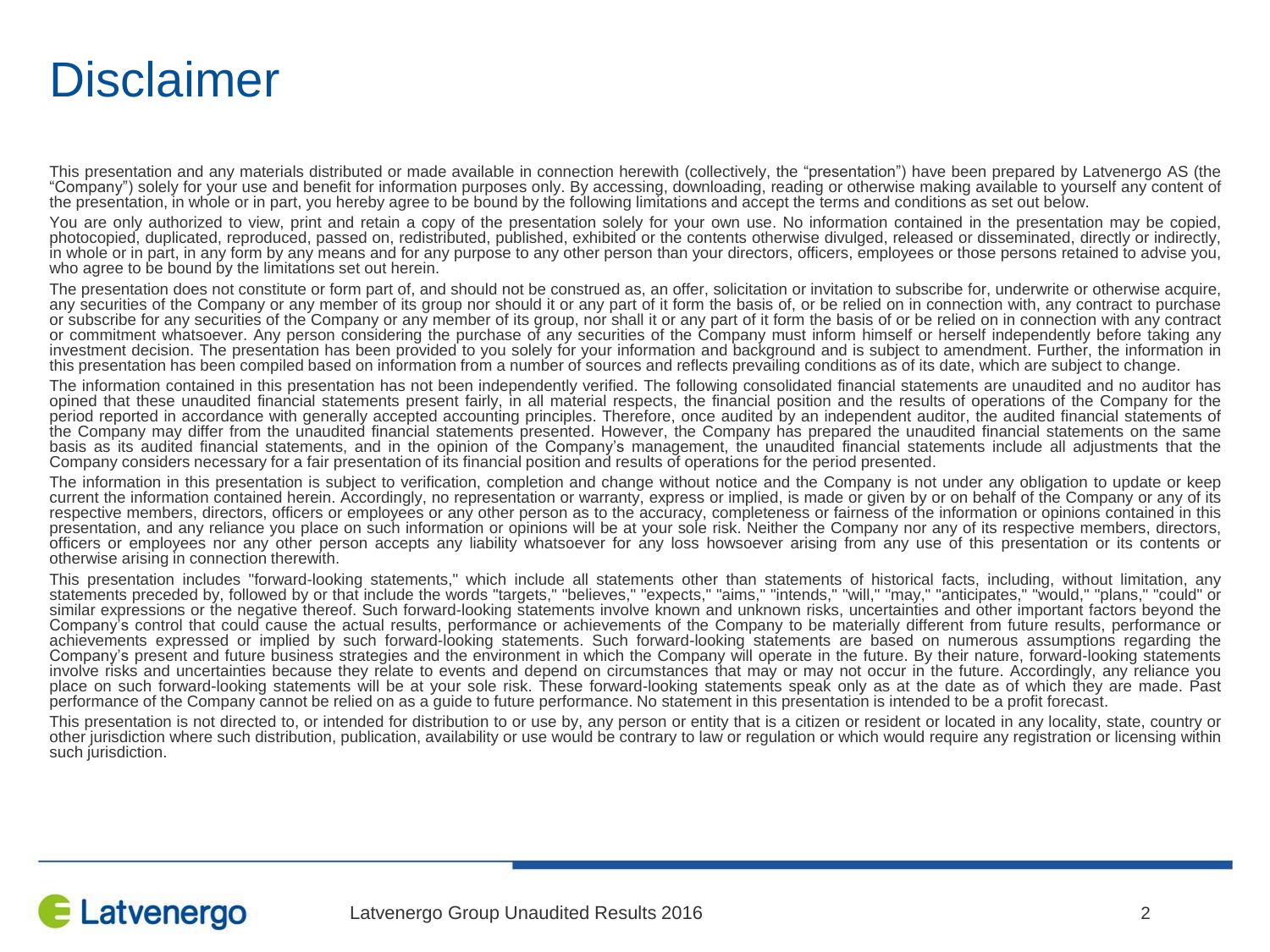# Agenda

## Group Profile

## Financials 2016

- Market Overview ь
- Revenue and Profitability
- Segment Results
- **Investments**
- Funding

## Current Issues

Supervisory Board of Latvenergo AS

Q&A

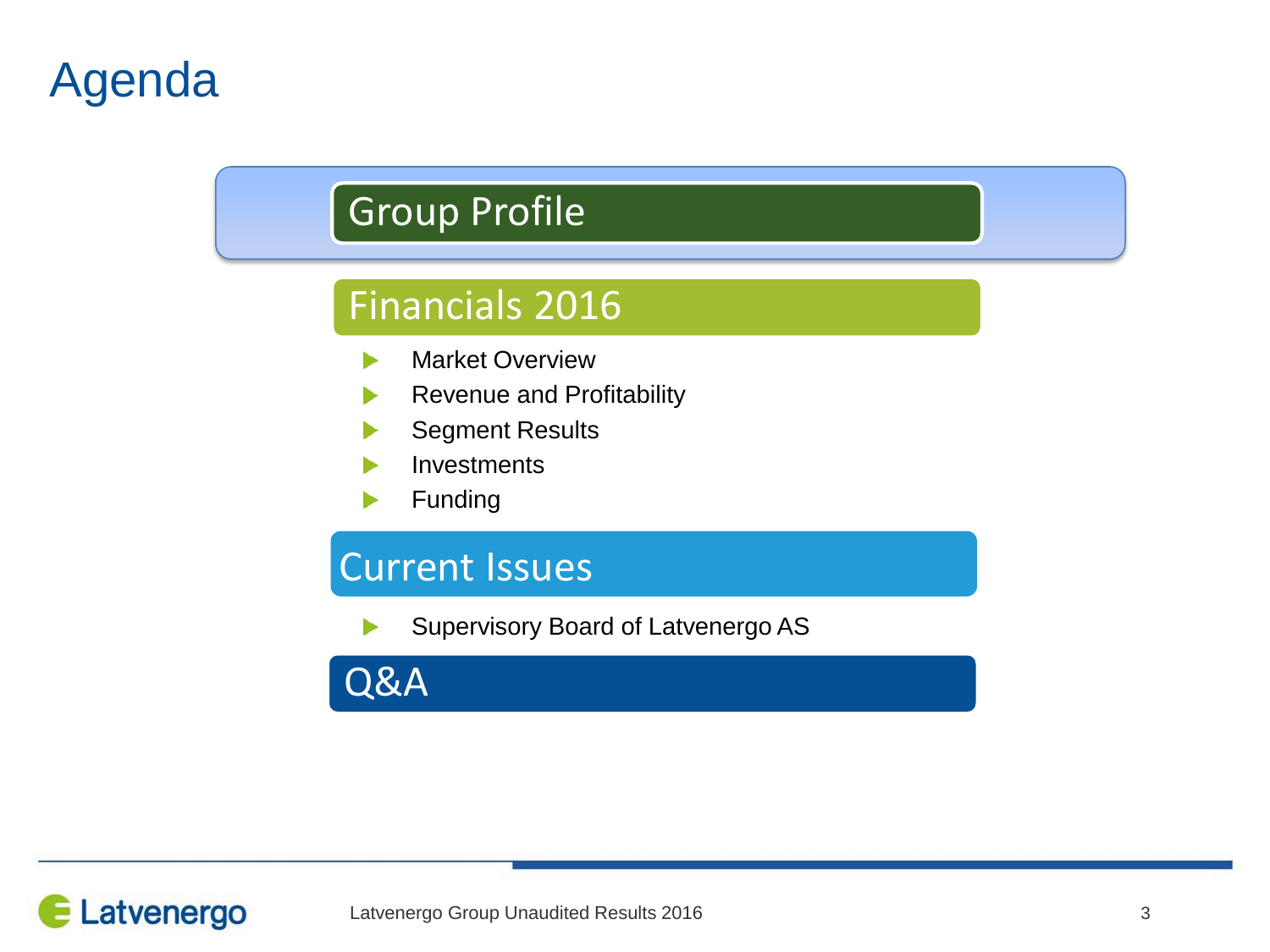# Group Profile

## **General**

- Vertically integrated utility
- Wholly-owned by the Republic of Latvia
- 4,131 employees

Latvenergo

• Latvenergo Credit rating: Moody's - Baa2/stable

## Latvenergo Group structure **Conservation Containst Conservation** Conservation Cataloguents



## Main facts

- Installed generation capacities:
	- Riga CHPPs 1,025 MW<sub>el</sub>; 1,617 MW<sub>th</sub>
	- Daugava HPPs  $1,536$  MW<sub>el</sub>
	- Liepaja and small plants 8 MW<sub>el</sub>; 225 MW<sub>th</sub>
- Length of power lines:
	- Distribution 93.8 thsd. km
	- Transmission 5.2 thsd. km
- Retail customers 855 thsd.
- Market share in the Baltics 30%

- Generation and supply (59% of revenues; 57% of EBITDA)
	- Latvenergo AS (LV)
	- Elektrum Eesti OU (EE)
	- Elektrum Lietuva UAB (LT)
	- Liepājas enerģija SIA (LV)
	- Enerģijas publiskais tirgotājs AS (LV)
- Distribution (31% of revenues; 27% of EBITDA)
	- Sadales tīkls AS (LV)
- Transmission assets (5% of revenues; 12% of EBITDA)
	- Latvijas elektriskie tīkli AS (LV)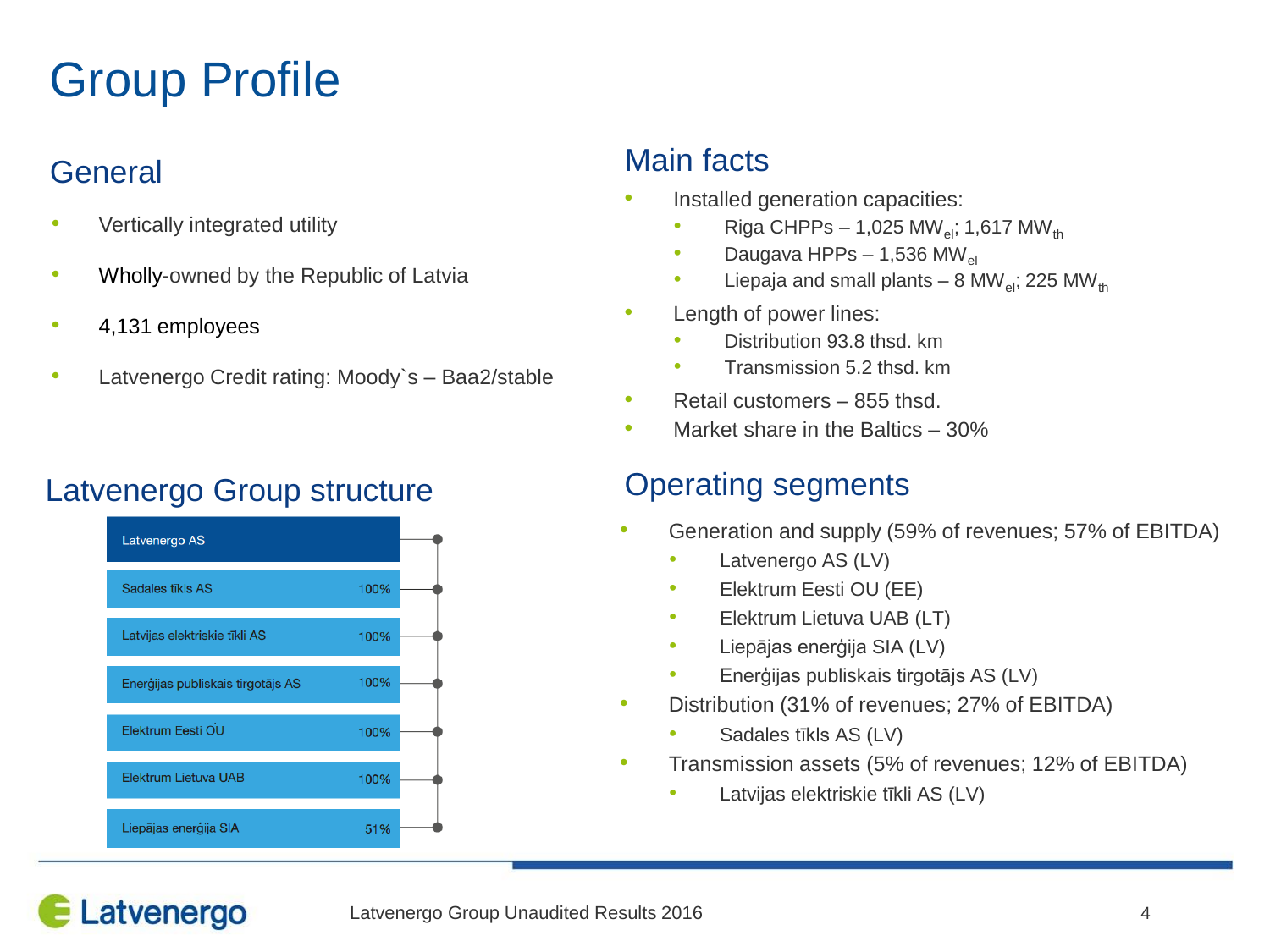# Agenda

## Group Profile

## Financials 2016

- Market Overview ь
- Revenue and Profitability  $\blacktriangleright$
- Segment Results ь
- **Investments**
- Funding ▶

Current Issues

Q&A

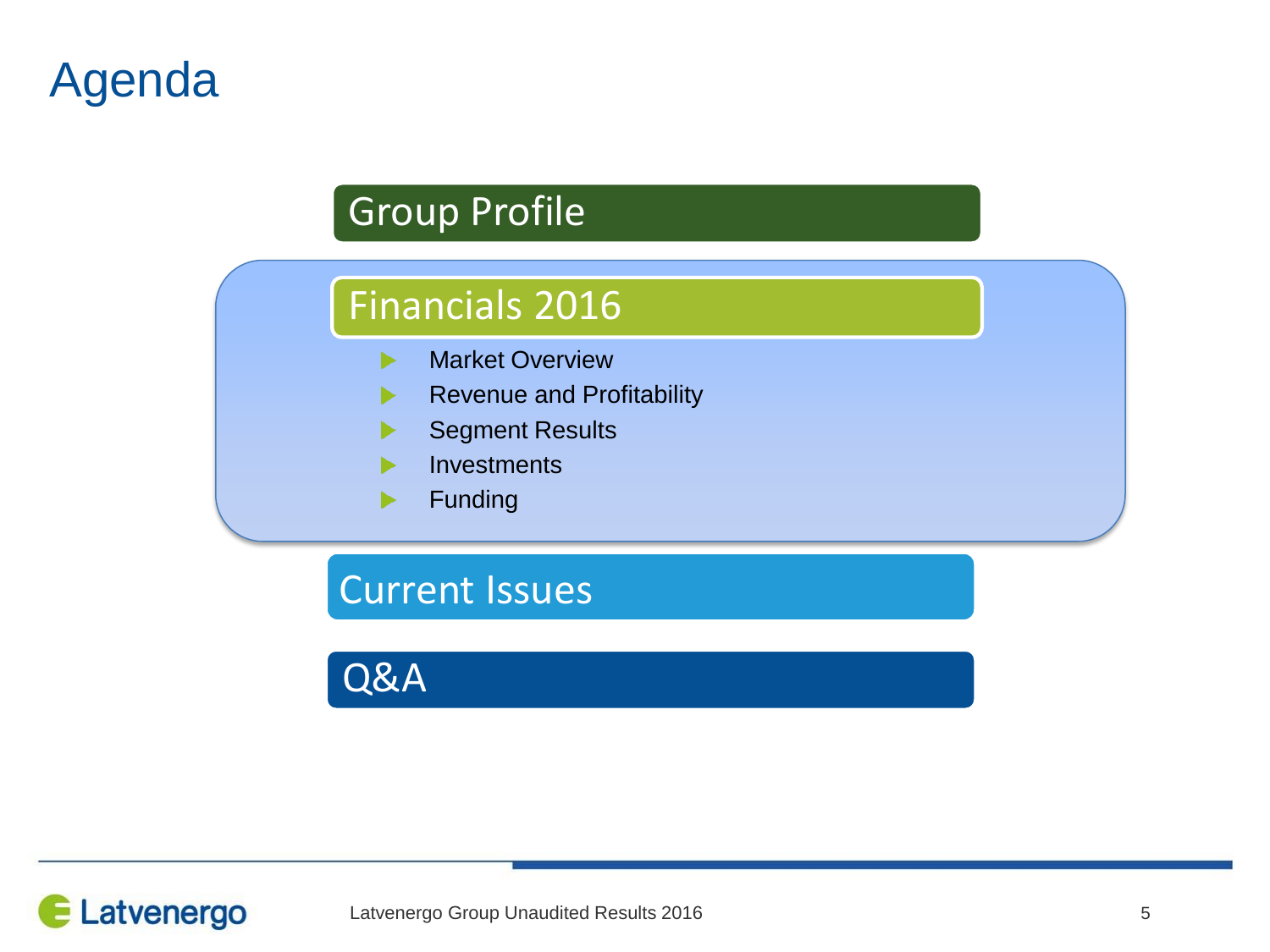# Market Overview

### Convergence of electricity price Key highlights



### Lower price of natural gas



\* Tariff forecast of Latvijas Gāze AS in February 2017 http://www.lg.lv/uploads/filedir/File/Vestnesis/2017/2017.02\_tarifi.pdf

- Nord Pool price in Latvia and Lithuania decreased by 14% and 13% respectively (36.1 EUR/MWh and 36.5 EUR/MWh), while it increased in Estonia and Finland by 6% and 9% respectively (33.1 EUR/MWh and 32.4 EUR/MWh)
- Electricity price increase in the Nordic countries determined by:
	- colder weather conditions at the beginning of 2016
	- repair works of power plants and transmission infrastructure in summer months
	- lower level of hydropower reservoir fill in Scandinavia in the last quarter of 2016
- New interconnections have contributed to electricity spot price convergence between the Nordics and the **Baltics**
- Natural gas price in Latvia decreased by 24% reaching 23.0 EUR/MWh

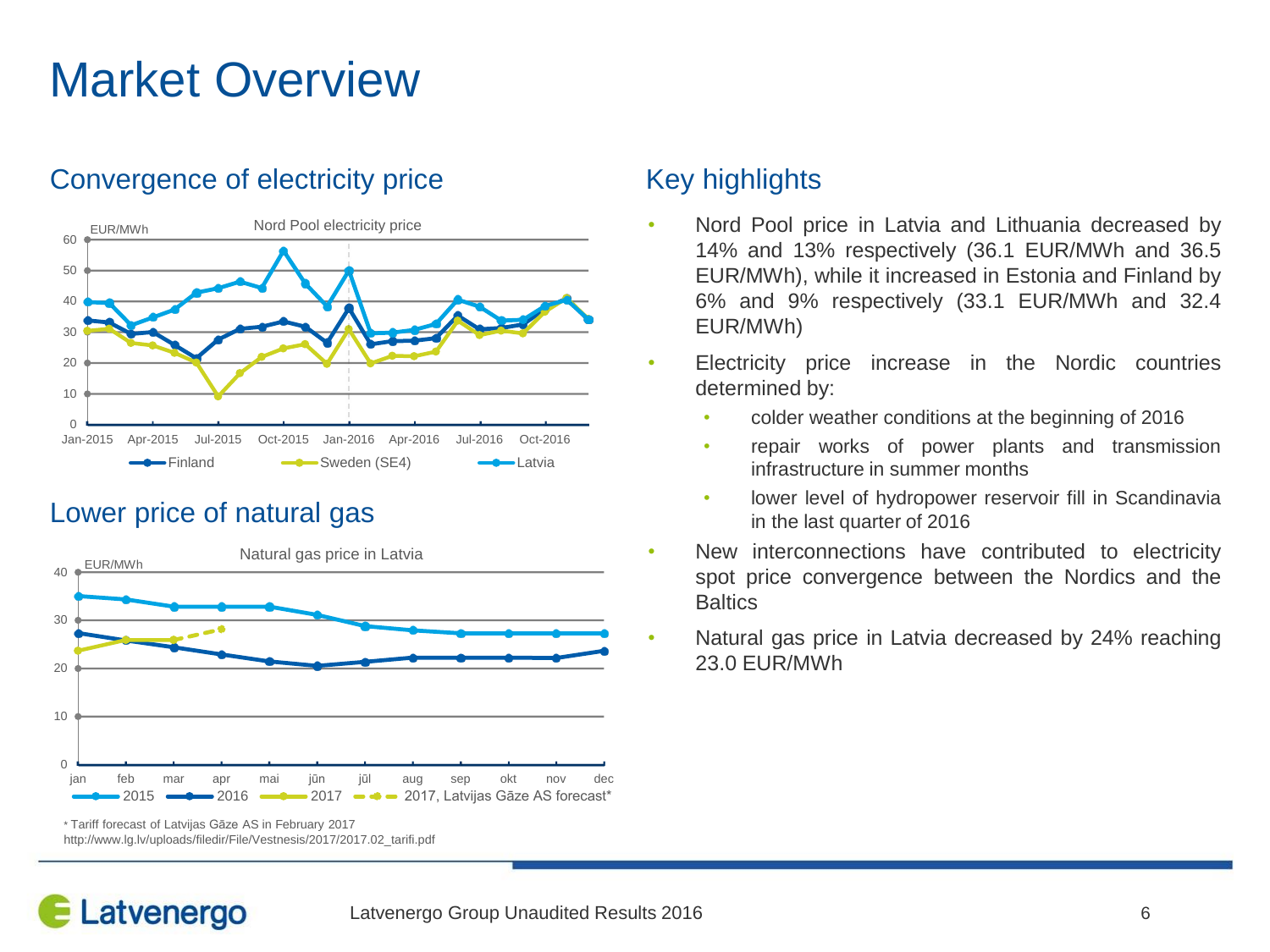# Revenue and Profitability



## Revenue dynamics by segments Key highlights

## EBITDA increased in all segments EBITDA weight by segments



- EBITDA increased by 28%
	- The results were mainly positively impacted by:
		- 36% higher electricity output at Daugava HPPs
		- lower prices of natural gas and electricity
		- increase in distribution service revenue
- EBITDA margin 42% (2015: 33%)
- ROE 5.8% (2015: 4.1%)

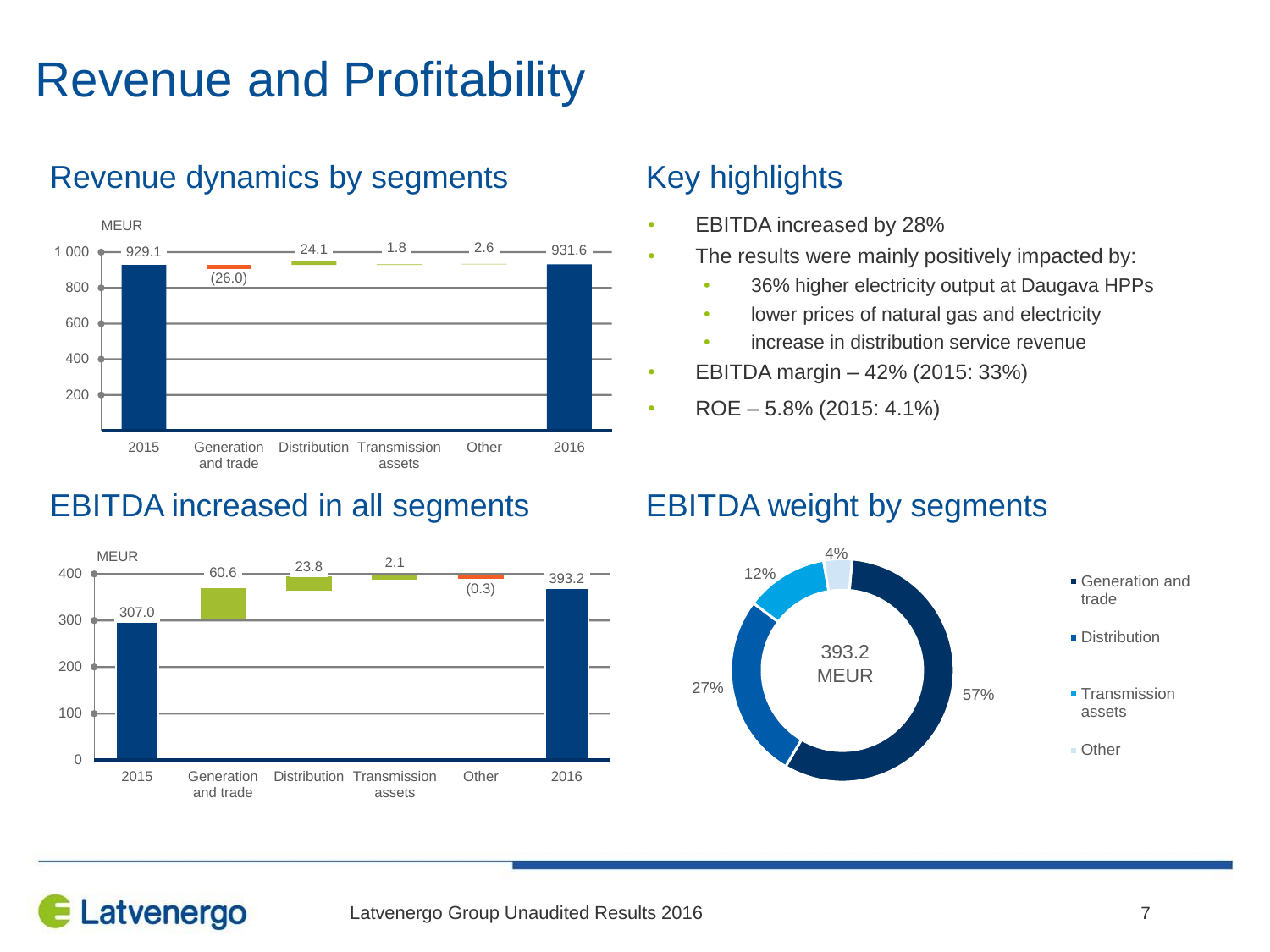# Generation and Trade



## Segment EBITDA increased Key highlights



## Generation covers 62% of retail supply



- EBITDA of the segment was positively impacted by higher electricity output at Daugava HPPs, as well as lower prices of natural gas and electricity
- The decrease in revenue was determined by EUR 9.8 million lower thermal energy revenue and lower electricity price
- Retail electricity supply in neighbouring countries reached 2,376 GWh, which is by 20% higher than the amount provided by competing electricity suppliers in Latvia
- Latvenergo Group maintains leading electricity supplier position in the Baltics
- By 21% increased output of electricity and by 11% thermal energy
- As of 1 April 2017, PSO fee remains at the previous level (EUR 2.679 cents/kWh)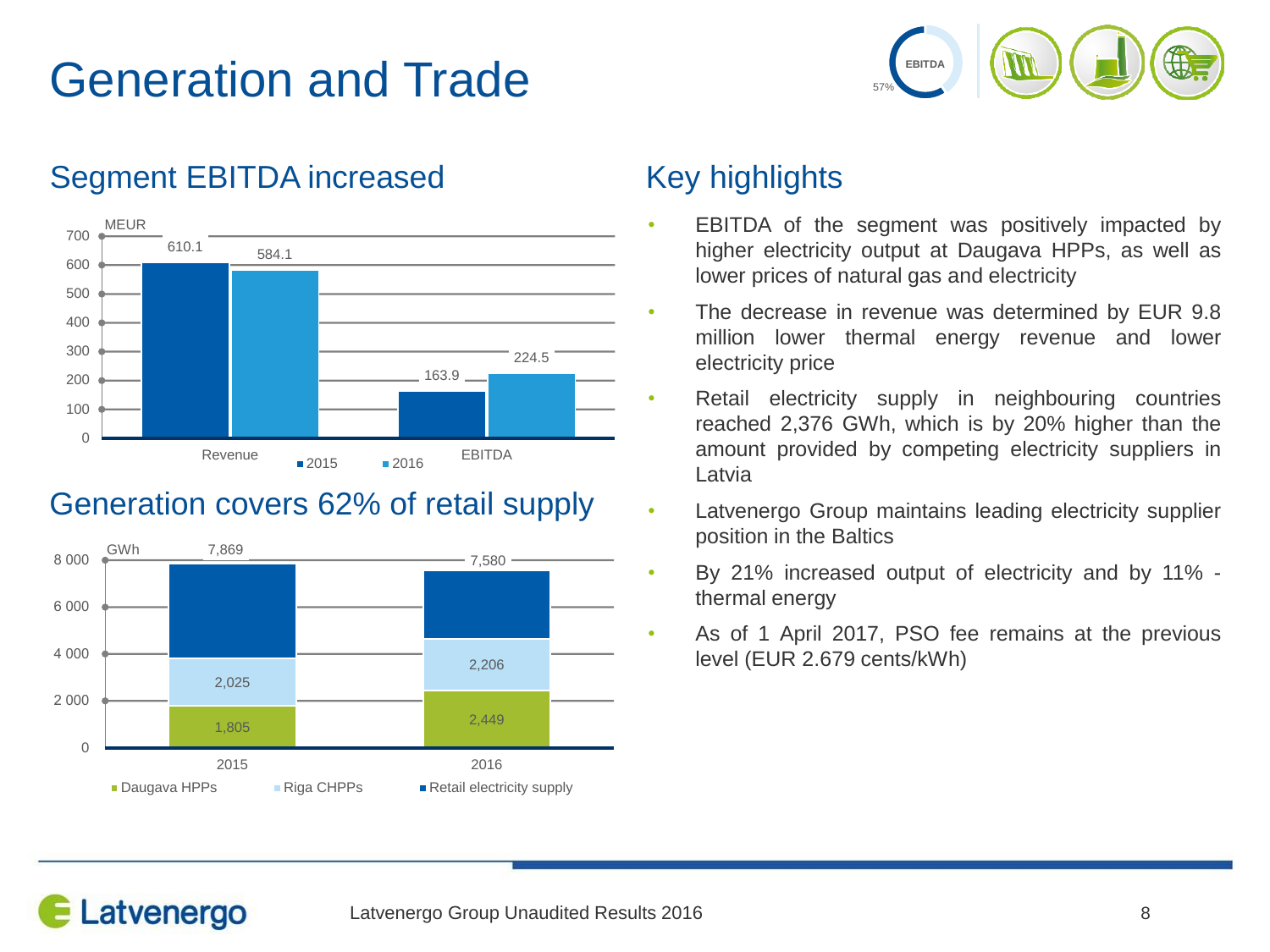# **Distribution**



## Distribution revenue and EBITDA Key highlights



- Positive impact on the results due to increased distribution services revenue (+22.9 MEUR) and by 3% higher amount of electricity distributed
- As of 1 August 2016, the new balanced electricity distribution system service tariffs came into force
- Revaluation of segment assets accomplished in 2016 (value increase by 262.5 MEUR)

|                                |             | 2015  | 2016  |
|--------------------------------|-------------|-------|-------|
| Assets                         | <b>MEUR</b> | 1,313 | 1,629 |
| Investments                    | <b>MEUR</b> | 102   | 106   |
| <b>Electricity distributed</b> | GWh         | 6,263 | 6,465 |
| <b>Distribution losses</b>     |             | 4.6%  | 4.6%  |

### Distribution service quality ratios

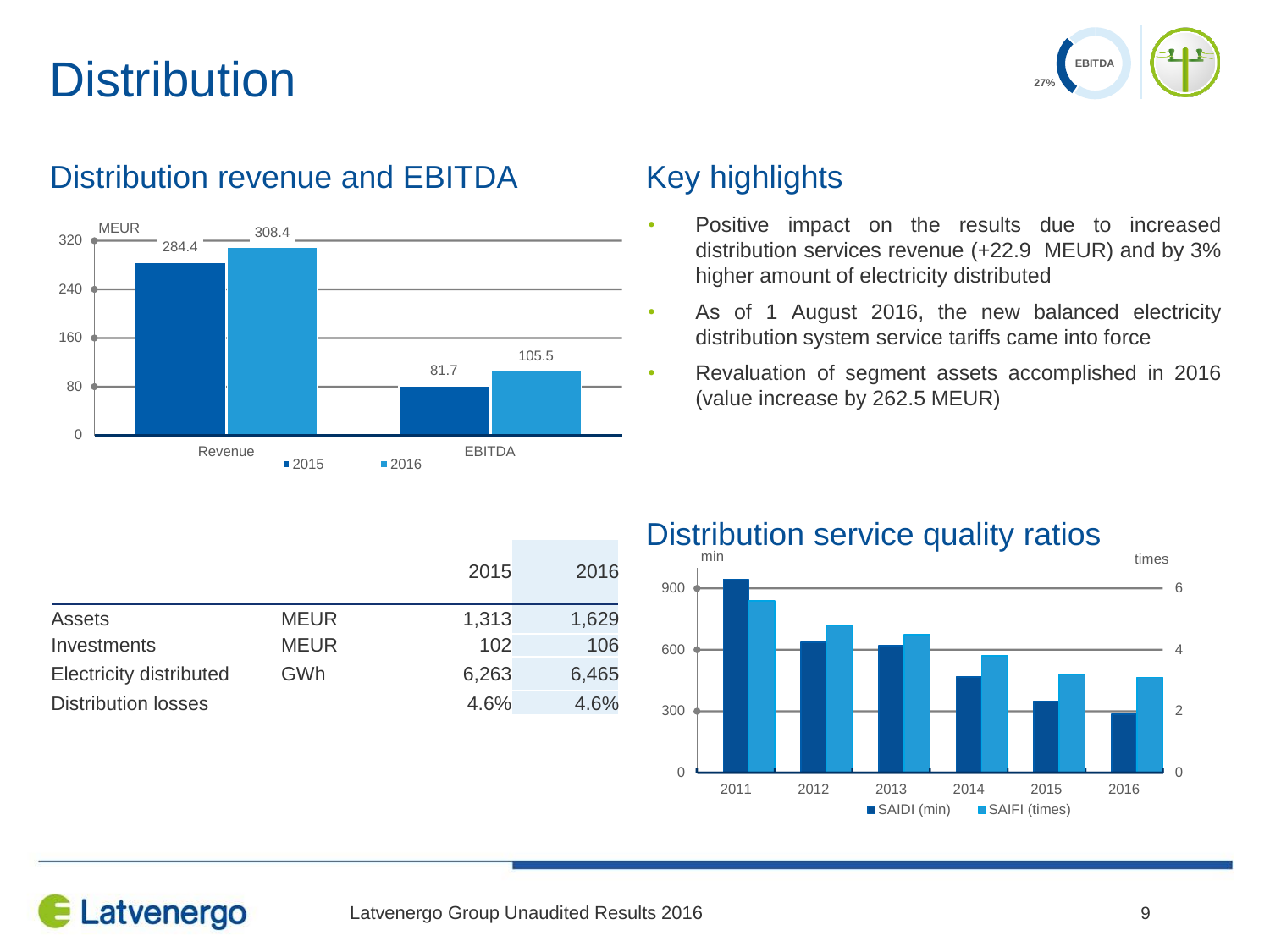# Transmission Assets





## Segment EBITDA and revenue Key highlights

|               |             | 2015 | 2016 |
|---------------|-------------|------|------|
| <b>Assets</b> | <b>MEUR</b> | 432  | 449  |
| Investments   | <b>MEUR</b> | 18   | 26   |

- Positive impact on profitability due to a gradual inclusion of the value of regulatory asset revaluation reserve into the lease
- Investment in transmission system assets 25.5 MEUR, which is by 46% more than last year
- Revaluation of segment assets accomplished in 2016 (value increase by 18.7 MEUR)

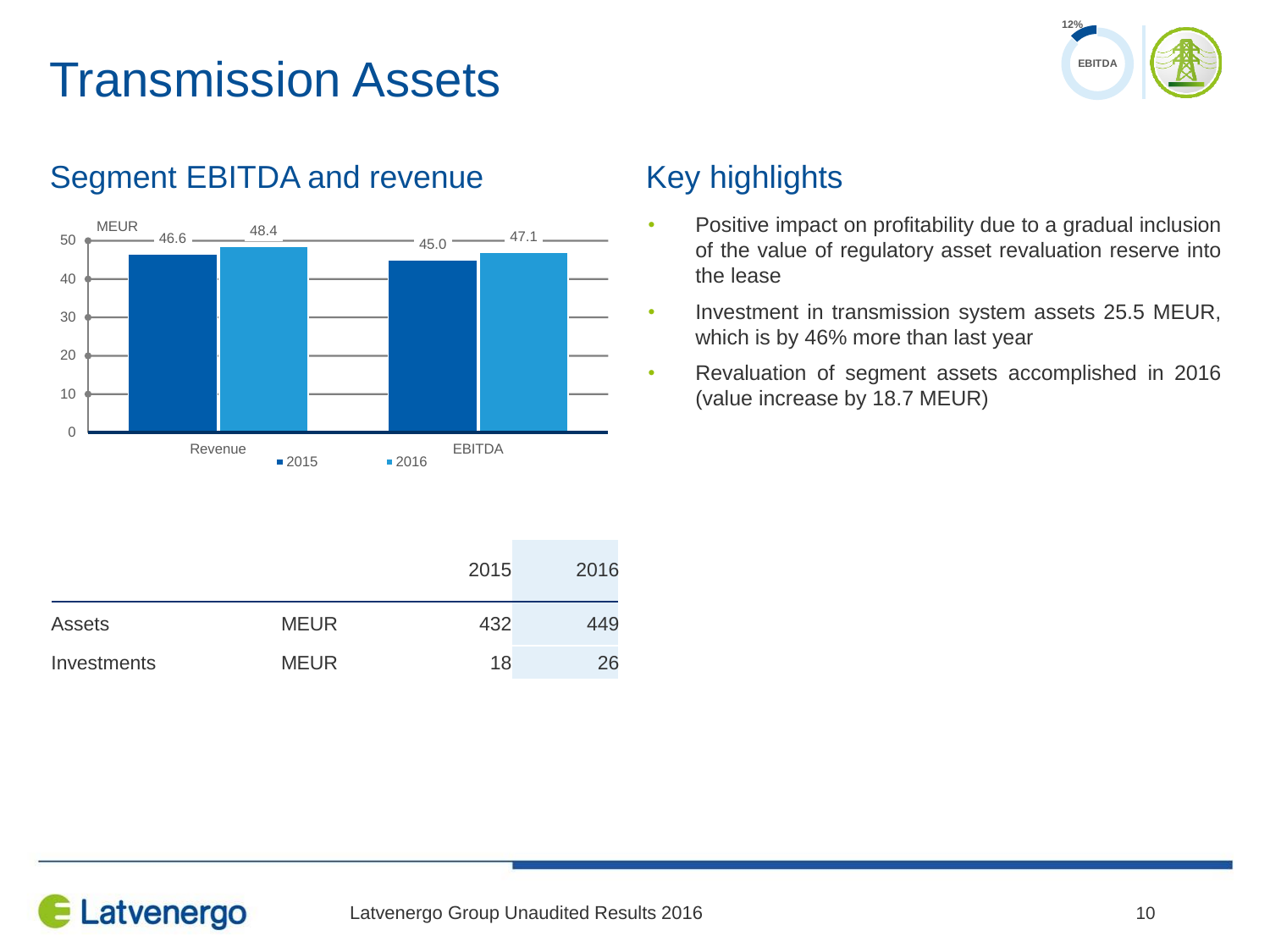## **Investments**



### Investments increased by 5% Key highlights

### Major investment projects

- Investments in Daugava HPPs hydropower unit reconstruction amounted to 35.2 MEUR
- Network service quality and technical parameters gradually improved by investments in networks assets
- Investments in networks comprise 2/3 of total
- Smart meters installed in 26% sites accounting for 76% of consumption



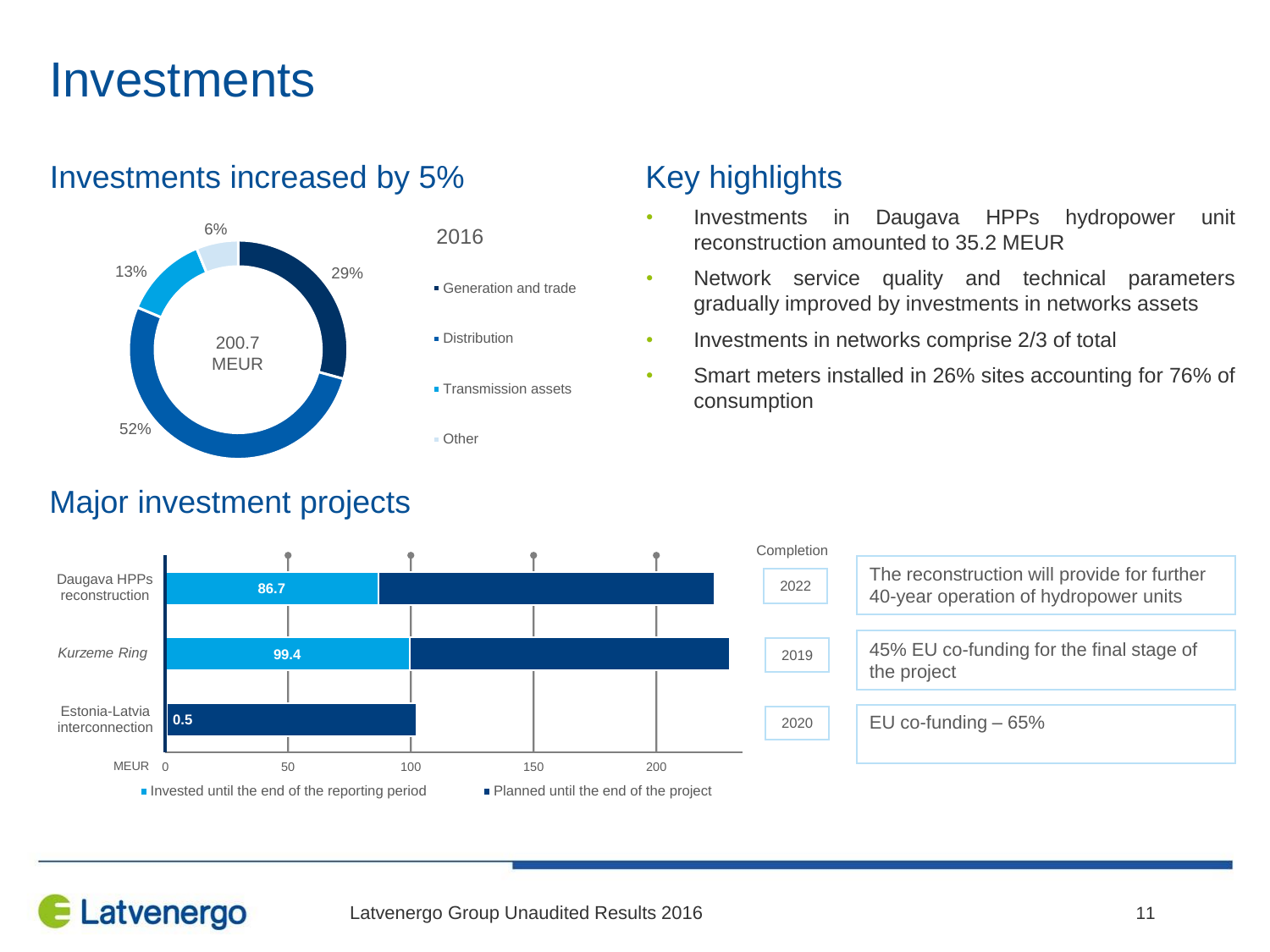# Funding

## *Green* bond programme successfully completed

- On 14 April 2016, *green* bonds in the amount of 25 MEUR were issued, thus completing the second bond offering programme of 100 MEUR
- Total amount of bonds issued reached 205 MEUR
- Best Investor Relations in Baltics among Bond issuers awarded by Nasdaq Baltic
- Moody's credit rating Baa2 (stable), reaffirmed on 16 February 2017
- Capital ratio 62%

### Bonds represent ¼ of total borrowings Loan portfolio figures



### Debt repayment schedule



|                                           | 31.12.2016 |
|-------------------------------------------|------------|
| Share of fixed interest rate*             | 62%        |
| Duration                                  | 2.1 years  |
| Effective weighted average interest rate* | 1.9%       |

\* with interest rate swaps

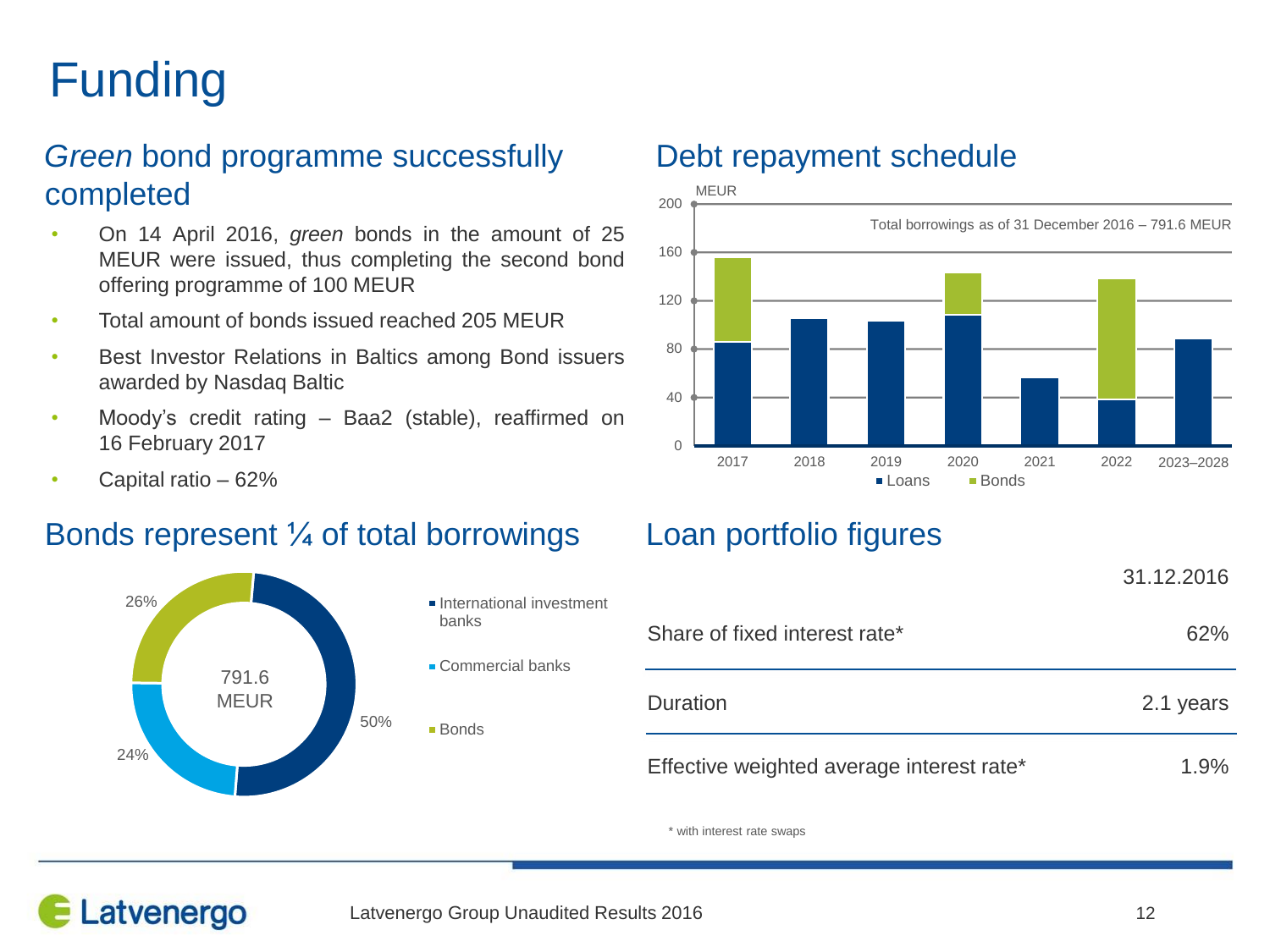# Key Financials 2012 – 2016

Increased profitability

Strong capital structure

## Good financial performance

| <b>Income Statement (MEUR)</b> | 2012          | 2013          | 2014          | 2015          | 2016          |
|--------------------------------|---------------|---------------|---------------|---------------|---------------|
| Revenue                        | 1,064         | 1,100         | 1,011         | 929           | 932           |
| <b>EBITDA</b>                  | 244           | 249           | 237           | 307           | 393           |
| Profit                         | 51            | 46            | 30            | 85            | 130           |
|                                |               |               |               |               |               |
| <b>Balance Sheet (MEUR)</b>    | 2012          | 2013          | 2014          | 2015          | 2016          |
| Assets                         | 3,518         | 3,575         | 3,487         | 3,517         | 3,901         |
| Equity                         | 2,007         | 2,022         | 2,021         | 2,097         | 2,418         |
| <b>Borrowings</b>              | 847           | 945           | 827           | 797           | 792           |
| Net Debt                       | 604           | 689           | 706           | 693           | 608           |
| Investments                    | 264           | 225           | 178           | 190           | 201           |
|                                |               |               |               |               |               |
| <b>Key Financial Ratios</b>    | 2012          | 2013          | 2014          | 2015          | 2016          |
| <b>EBITDA Margin</b>           | 23%           | 23%           | 23%           | 33%           | 42%           |
| Return on Equity (ROE)         | 2.6%          | 2.3%          | 1.5%          | 4.1%          | 5.8%          |
| Net Debt / Equity              | 30%           | 34%           | 35%           | 33%           | 25%           |
| Capital Ratio                  | 57%           | 57%           | 58%           | 60%           | 62%           |
| Net Debt to EBITDA             | 2.4           | 2.6           | 2.9           | 2.3           | 1.7           |
|                                |               |               |               |               |               |
| Moody's Credit Rating          | Baa3 (stable) | Baa3 (stable) | Baa3 (stable) | Baa2 (stable) | Baa2 (stable) |

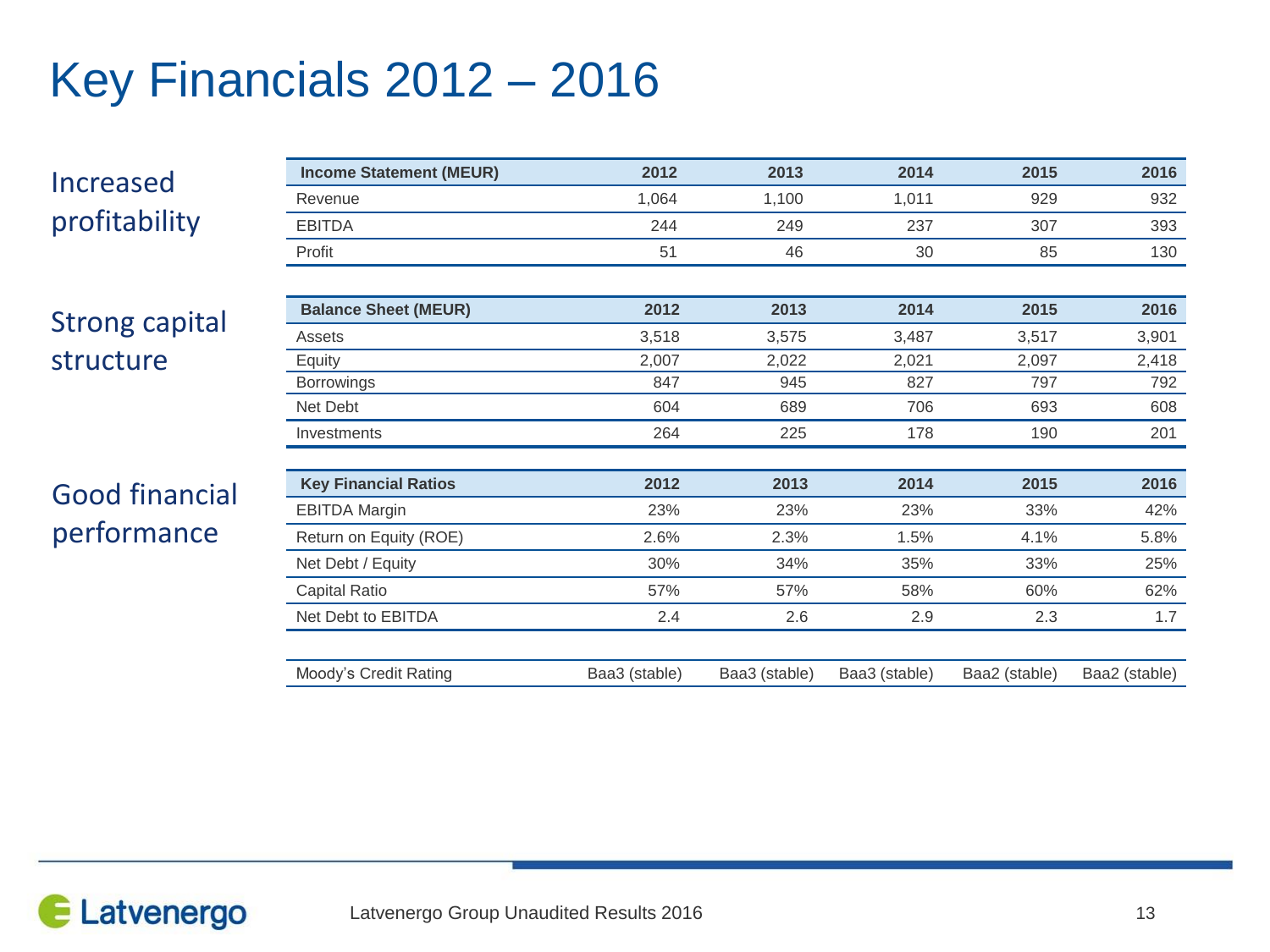# Agenda

Group Profile

## Financials 2016

Current Issues

Supervisory Board of Latvenergo AS ▶

Q&A

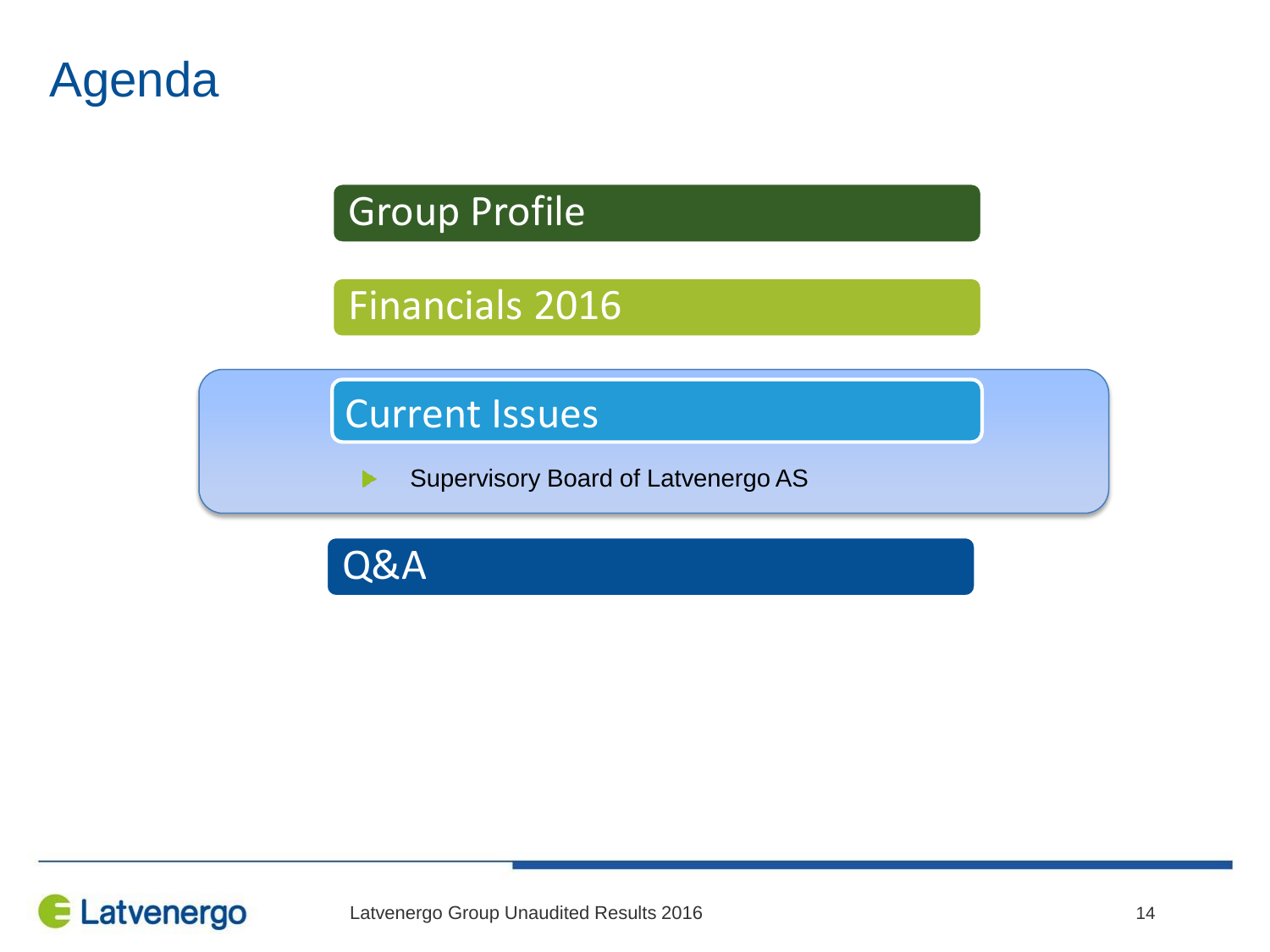# Supervisory Board of Latvenergo AS

- As of 16 December 2016, the Supervisory Board of Latvenergo AS has been approved:
	- Andris Ozoliņš (Chairman of the Board)
	- Andris Liepiņš (Deputy Chairman)
	- Baiba Anda Rubesa
	- Mārtiņš Bičevskis
	- Martin Sedlacky
- Members of the Supervisory Board were elected considering their professionalism, experience and competence
- All members of the Supervisory Board are independent in their activities
- Supervisory Board is appointed for a 5-year term
- Two of the Supervisory Board Members, Andris Ozoliņš and Andris Liepiņš, have been elected in the Audit **Comittee**

## Established Supervisory Board Governance structure of Latvenergo AS



## Main duties of the Supervisory Board

- represent Shareholder's interests between Shareholder's Meetings
	- supervise the work of the Management Board

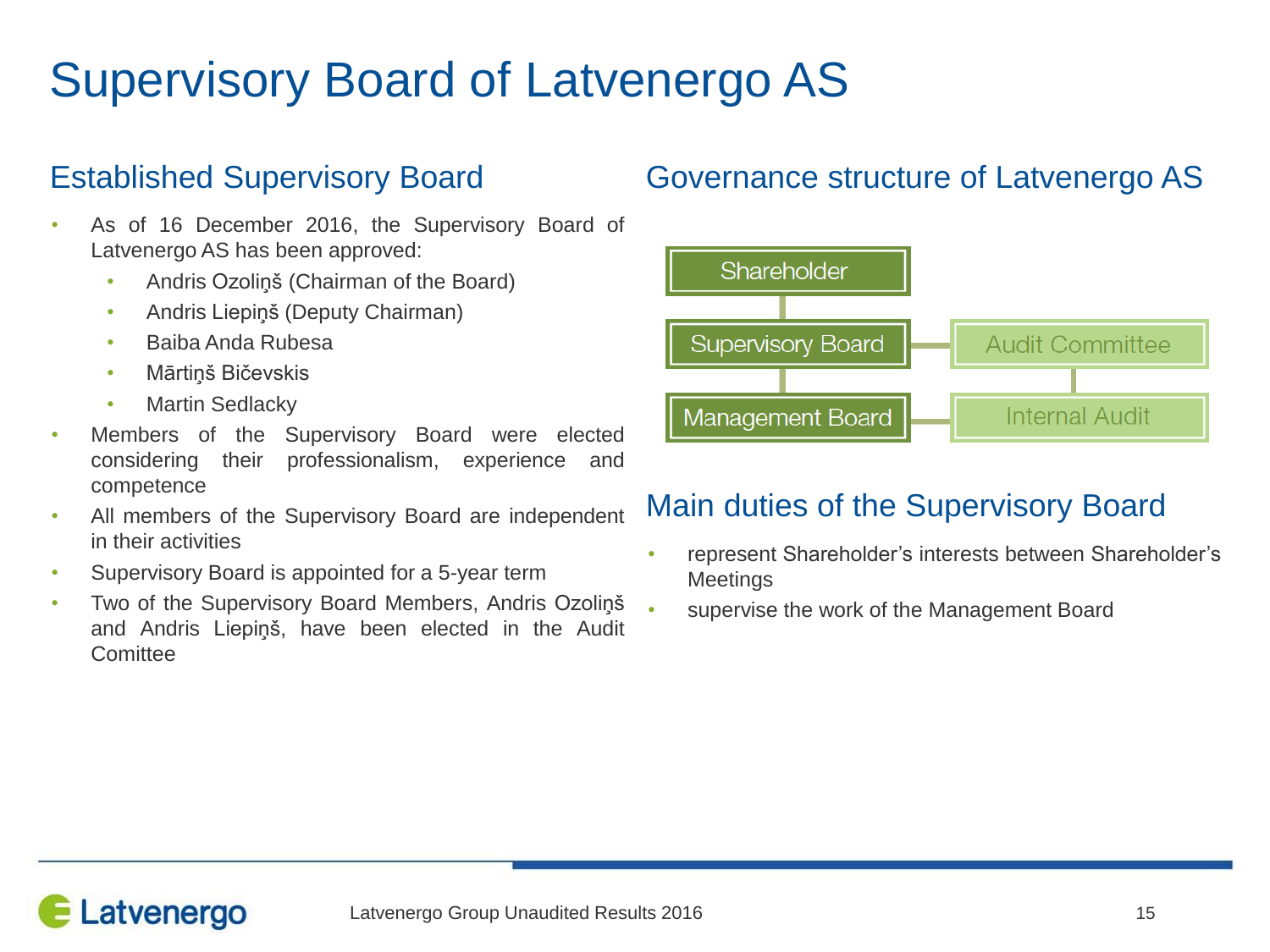## **Contacts**

www.latvenergo.lv

Investor.relations@latvenergo.lv

Latvenergo AS

P. Brieža iela 12, Rīga, LV-1230

Phone: (+371) 67728222

Fax: (+371) 67728880



/Latvenergo



/Latvenergo



/Latvenergo video channel

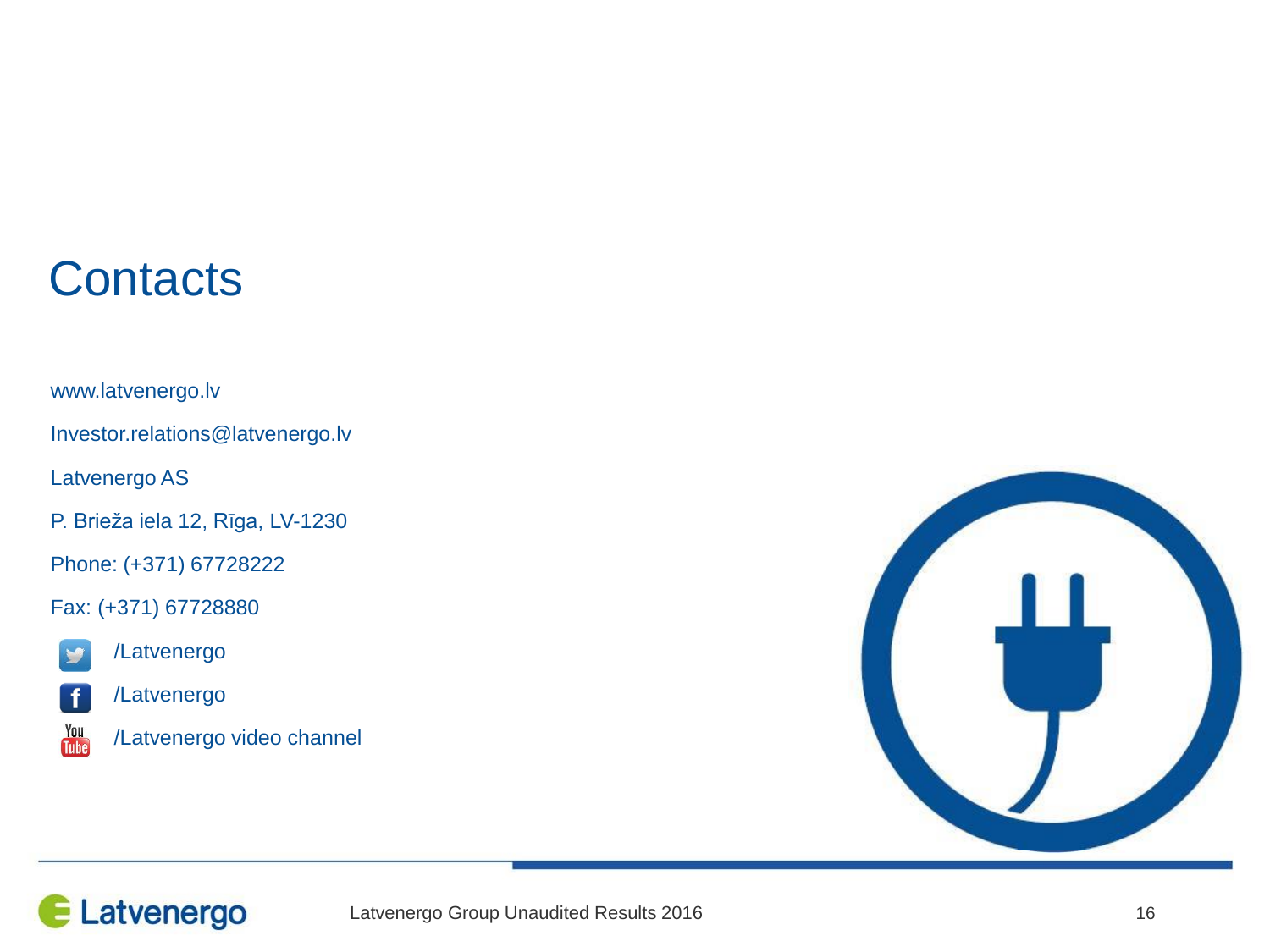# Consolidated Statement of Profit or Loss\*

|                                                                                                     | 2016           | 2015           |
|-----------------------------------------------------------------------------------------------------|----------------|----------------|
|                                                                                                     | <b>EUR'000</b> | <b>EUR'000</b> |
| Revenue                                                                                             | 931,619        | 929,128        |
| Other income                                                                                        | 7,947          | 4,880          |
| Raw materials and consumables used                                                                  | (385, 808)     | (470, 444)     |
| Personnel expenses                                                                                  | (96, 019)      | (94, 609)      |
| Depreciation, amortisation and impairment of intangible assets and property,<br>plant and equipment | (232, 626)     | (198, 827)     |
| Other operating expenses                                                                            | (64, 575)      | (61, 940)      |
| <b>Operating profit</b>                                                                             | 160,538        | 108,188        |
| Finance income                                                                                      | 2,328          | 2,926          |
| Finance costs                                                                                       | (14, 156)      | (18, 579)      |
| <b>Profit before tax</b>                                                                            | 148,710        | 92,535         |
| Income tax                                                                                          | (18, 870)      | (7, 496)       |
| Profit for the period                                                                               | 129,840        | 85,039         |



\* Unaudited Condensed Consolidated Financial Statements. Prepared in accordance with the IFRS as adopted by the EU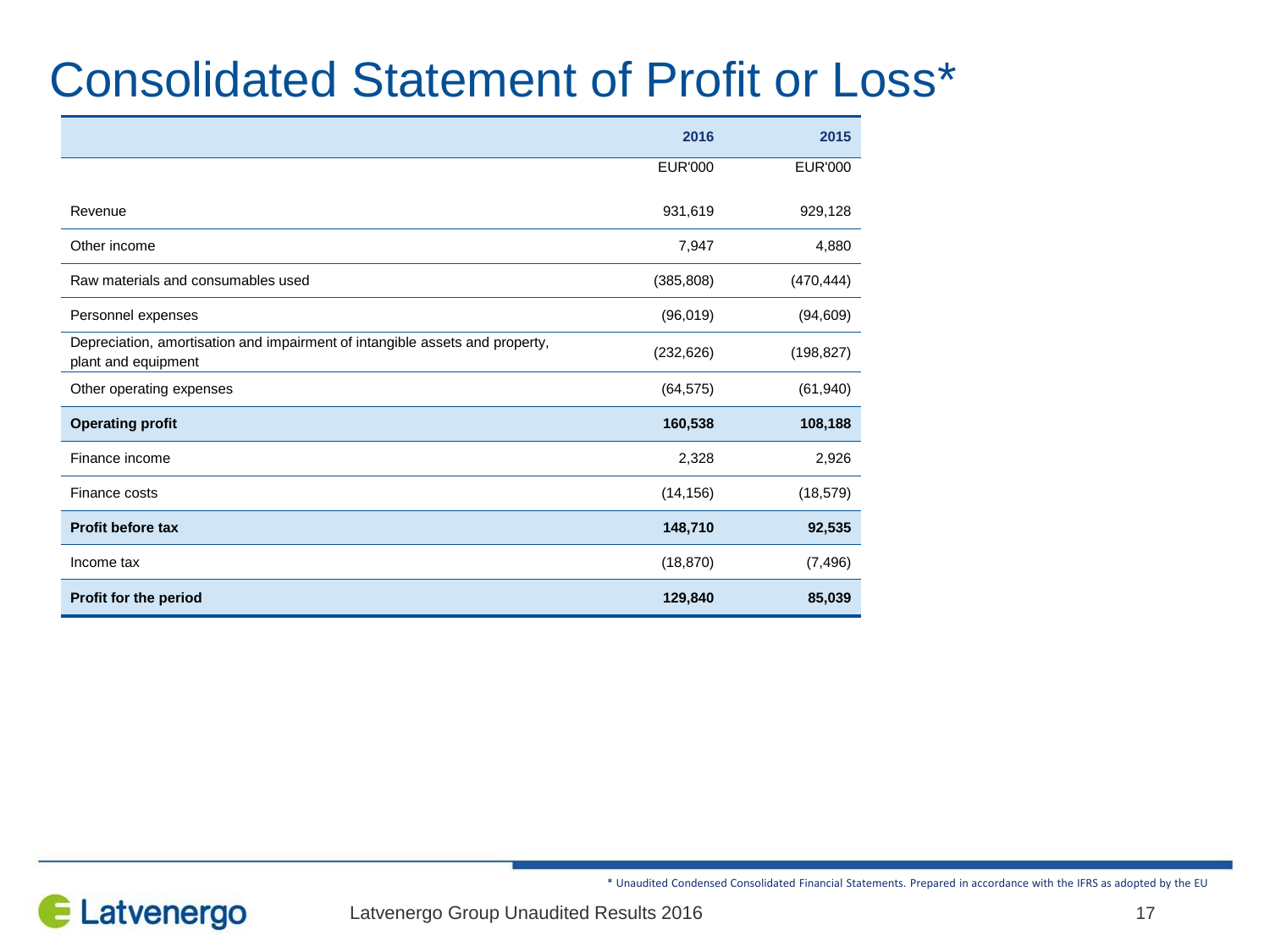# Consolidated Statement of Financial Position\*

|                                                            | 31/12/2016 | 31/12/2015 |
|------------------------------------------------------------|------------|------------|
|                                                            | EUR'000    | EUR'000    |
| <b>ASSETS</b>                                              |            |            |
| Non-current assets                                         |            |            |
| Intangible assets and property, plant and equipment        | 3,370,331  | 3,090,661  |
| Investment property                                        | 327        | 696        |
| Non-current financial investments                          | 41         | 41         |
| Investments in held-to-maturity financial assets           | 17,034     | 20,609     |
| Other non-current receivables                              | 987        | 1,712      |
| <b>Total non-current assets</b>                            | 3,388,720  | 3,113,719  |
| <b>Current assets</b>                                      |            |            |
| Inventories                                                | 41,458     | 24,791     |
| Trade receivables and other receivables                    | 273,957    | 263,452    |
| Deferred expenses                                          | 3,227      | 3,008      |
| Investments in held-to-maturity financial assets           | 3,520      | 7,859      |
| Derivative financial instruments                           | 6,134      |            |
| Cash and cash equivalents                                  | 183,980    | 104,543    |
| <b>Total current assets</b>                                | 512,276    | 403,653    |
| <b>TOTAL ASSETS</b>                                        | 3,900,996  | 3,517,372  |
|                                                            |            |            |
| <b>EQUITY</b>                                              |            |            |
| Share capital                                              | 1,288,715  | 1,288,531  |
| Reserves                                                   | 937,074    | 669,596    |
| Retained earnings                                          | 185,306    | 131,662    |
| Equity attributable to equity holder of the Parent Company | 2,411,095  | 2,089,789  |
| Non-controlling interests                                  | 7,084      | 6,913      |
| <b>Total equity</b>                                        | 2,418,179  | 2,096,702  |
| <b>LIABILITIES</b>                                         |            |            |
| Non-current liabilities                                    |            |            |
| <b>Borrowings</b>                                          | 714,981    | 714,291    |
| Deferred income tax liabilities                            | 316,069    | 273,987    |
| Provisions                                                 | 18,643     | 15,984     |
| Derivative financial instruments                           | 7,947      | 8,291      |
| Other liabilities and deferred income                      | 195,406    | 196,386    |
| Total non-current liabilities                              | 1,253,046  | 1,208,939  |
| <b>Current liabilities</b>                                 |            |            |
| Trade and other payables                                   | 149,547    | 121,256    |
| <b>Borrowings</b>                                          | 76,584     | 83,192     |
| Derivative financial instruments                           | 3,640      | 7,283      |
| <b>Total current liabilities</b>                           | 229,771    | 211,731    |
| <b>TOTAL liabilities</b>                                   | 1,482,817  | 1,420,670  |
| <b>TOTAL EQUITY AND LIABILITIES</b>                        | 3,900,996  | 3,517,372  |

\* Unaudited Condensed Consolidated Financial Statements. Prepared in accordance with the IFRS as adopted by the EU